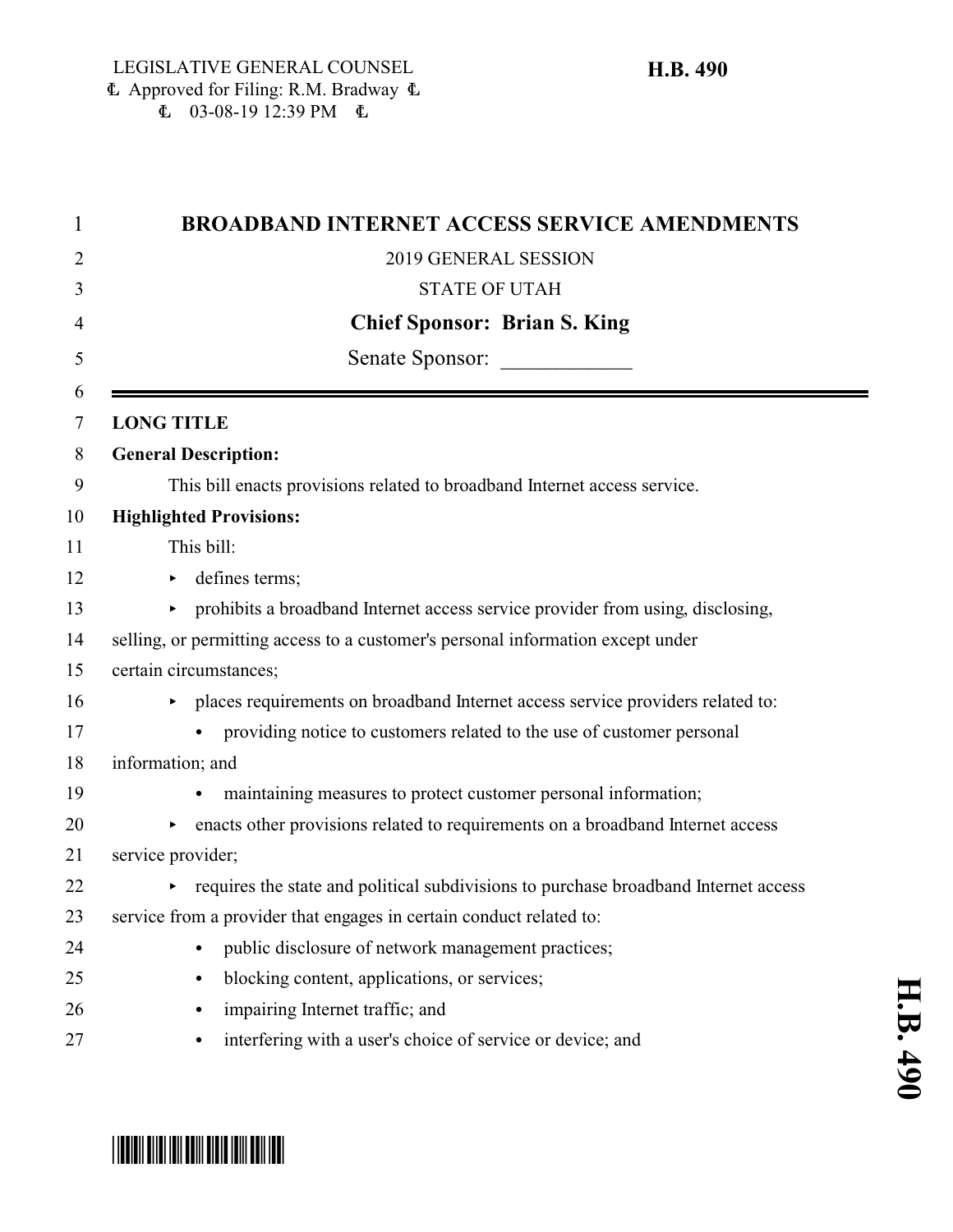<span id="page-1-1"></span><span id="page-1-0"></span>

| 28 | makes technical and conforming changes.<br>▶                                         |
|----|--------------------------------------------------------------------------------------|
| 29 | <b>Money Appropriated in this Bill:</b>                                              |
| 30 | None                                                                                 |
| 31 | <b>Other Special Clauses:</b>                                                        |
| 32 | None                                                                                 |
| 33 | <b>Utah Code Sections Affected:</b>                                                  |
| 34 | <b>ENACTS:</b>                                                                       |
| 35 | 13-54-101, Utah Code Annotated 1953                                                  |
| 36 | 13-54-201, Utah Code Annotated 1953                                                  |
| 37 | 13-54-202, Utah Code Annotated 1953                                                  |
| 38 | 13-54-203, Utah Code Annotated 1953                                                  |
| 39 | 13-54-204, Utah Code Annotated 1953                                                  |
| 40 | 13-54-205, Utah Code Annotated 1953                                                  |
| 41 | 13-54-206, Utah Code Annotated 1953                                                  |
| 42 | 63G-24-101, Utah Code Annotated 1953                                                 |
| 43 | 63G-24-201, Utah Code Annotated 1953                                                 |
| 44 | 63G-24-202, Utah Code Annotated 1953                                                 |
| 45 |                                                                                      |
| 46 | Be it enacted by the Legislature of the state of Utah:                               |
| 47 | Section 1. Section 13-54-101 is enacted to read:                                     |
| 48 | <b>CHAPTER 54. INTERNET SERVICE CUSTOMER PRIVACY</b>                                 |
| 49 | <b>Part 1. General Provisions</b>                                                    |
| 50 | 13-54-101. Title.                                                                    |
| 51 | This chapter is known as "Internet Service Customer Privacy."                        |
| 52 | Section 2. Section 13-54-201 is enacted to read:                                     |
| 53 | Part 2. Broadband Internet Access Service Customer Privacy                           |
| 54 | 13-54-201. Definitions.                                                              |
| 55 | As used in this part:                                                                |
| 56 | (1) "Aggregate customer personal information dataset" means collective data that     |
| 57 | relates to a group of customers:                                                     |
| 58 | (a) from which individual customer identities and characteristics have been removed; |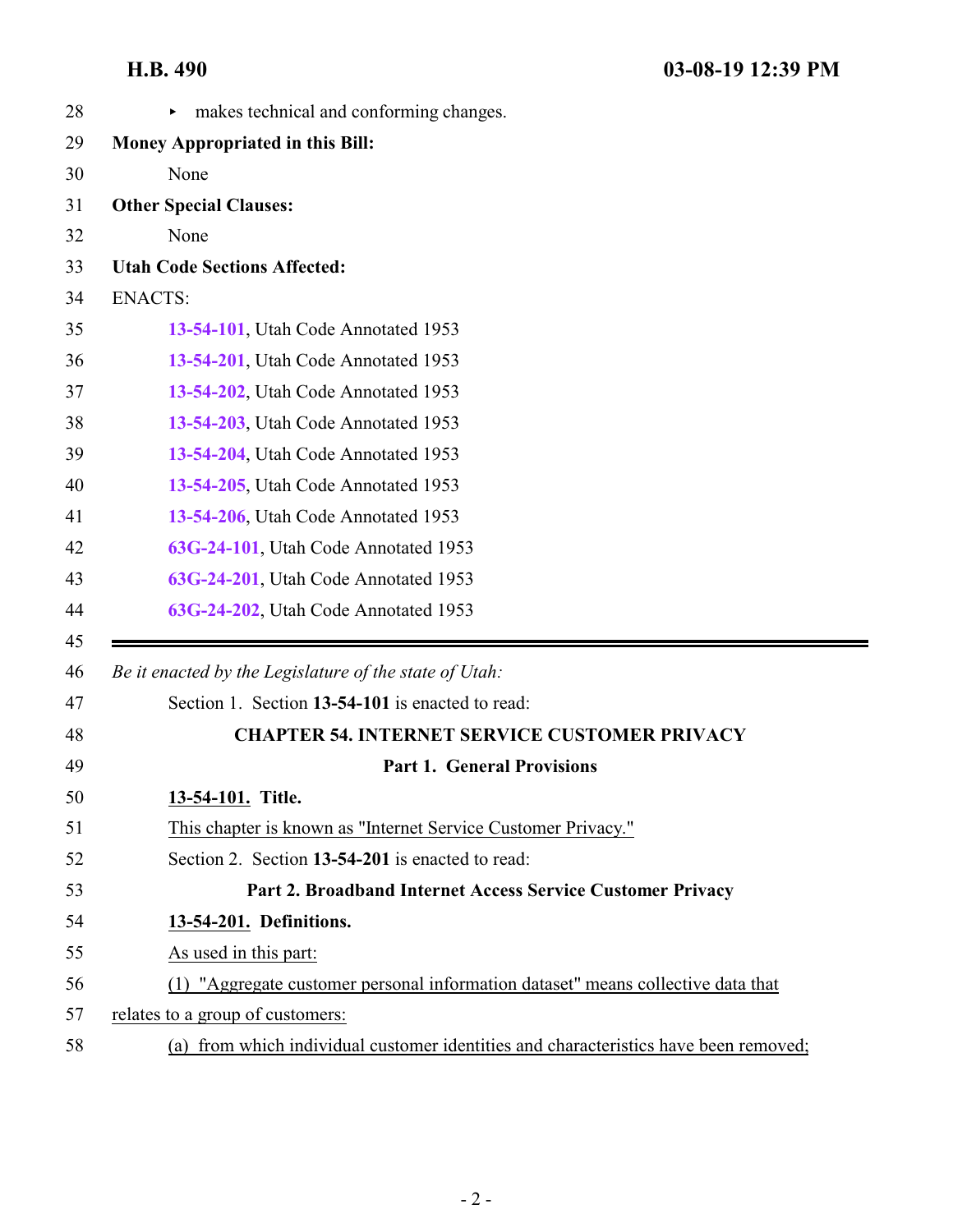| 59 | and                                                                                            |
|----|------------------------------------------------------------------------------------------------|
| 60 | (b) that is not linked or reasonably linkable to a specific individual, household, or          |
| 61 | device.                                                                                        |
| 62 | (2) (a) "Broadband Internet access service" or "broadband service" means:                      |
| 63 | a mass market retail service by wire or radio that provides the capability to transmit<br>(i)  |
| 64 | data to and receive data from all or substantially all Internet endpoints; or                  |
| 65 | (ii) a capability that is incidental to and enables the operation of a mass market retail      |
| 66 | service described in Subsection $(2)(a)(i)$ .                                                  |
| 67 | (b) "Broadband Internet access service" or "broadband service" does not include                |
| 68 | dial-up Internet access service.                                                               |
| 69 | (3) "Customer" means an individual who:                                                        |
| 70 | (a) (i) is a current or former subscriber to broadband service; or                             |
| 71 | (ii) is an applicant for broadband service; and                                                |
| 72 | (b) physically resides in the state.                                                           |
| 73 | (4) "Customer personal information" means information collected by a service provider          |
| 74 | from or about a customer that a customer makes available to the service provider solely due to |
| 75 | the service provider-customer relationship, including the customer's:                          |
| 76 | $(a)$ name;                                                                                    |
| 77 | (b) billing information;                                                                       |
| 78 | (c) government-issued identifier, including a social security number or a driver's             |
| 79 | license number;                                                                                |
| 80 | (d) other contact information, including a physical address, email address, or phone           |
| 81 | number;                                                                                        |
| 82 | (e) demographic information, such as:                                                          |
| 83 | date of birth;<br>(i)                                                                          |
| 84 | $(ii)$ age;                                                                                    |
| 85 | (iii) race;                                                                                    |
| 86 | (iv) ethnicity;                                                                                |
| 87 | (v) nationality;                                                                               |
| 88 | (vi) religion;                                                                                 |
| 89 | (vii) political beliefs;                                                                       |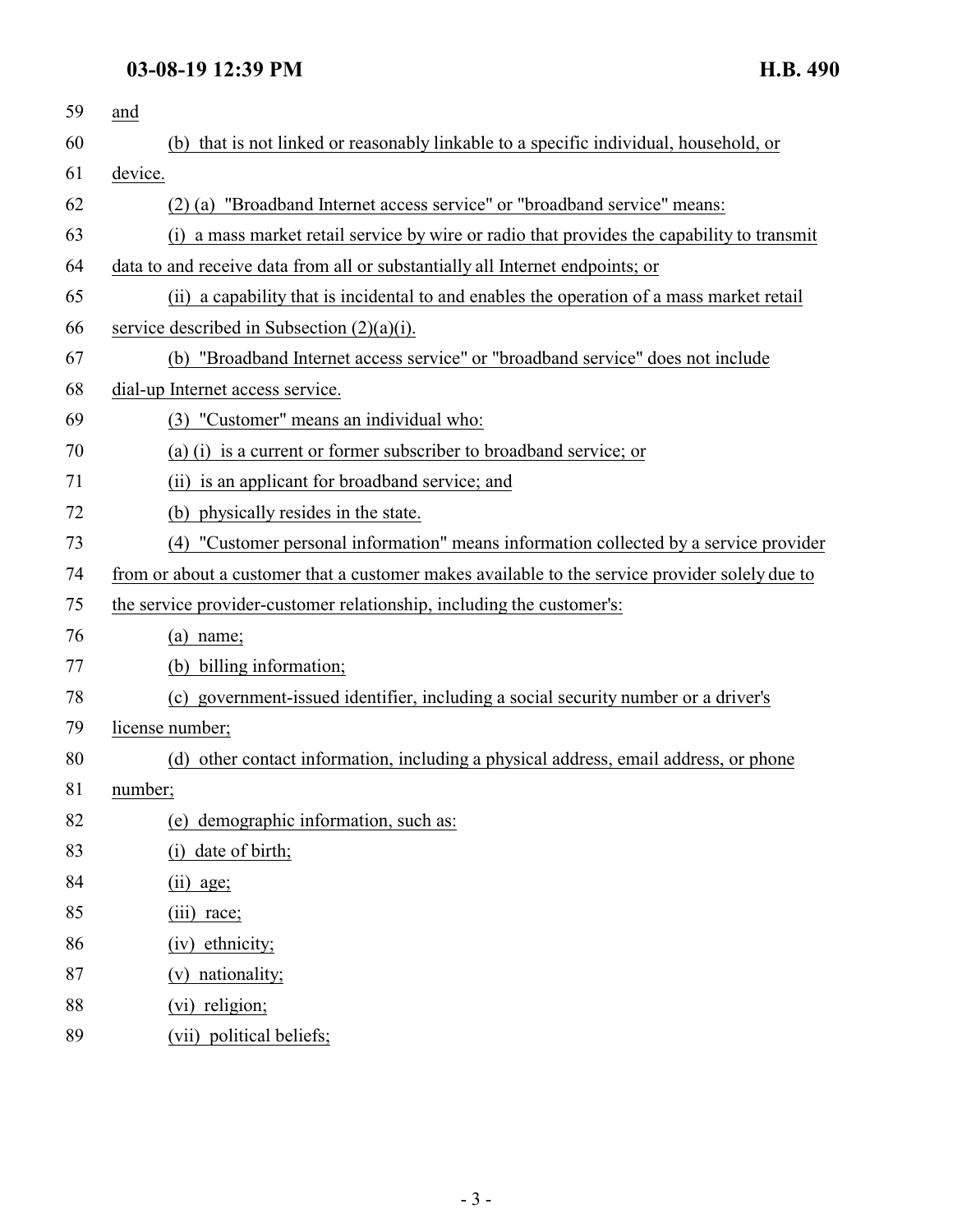| 90  | (viii) gender; or                                                                         |
|-----|-------------------------------------------------------------------------------------------|
| 91  | (ix) sexual orientation;                                                                  |
| 92  | financial information;<br>(f)                                                             |
| 93  | (g) health information;                                                                   |
| 94  | information related to children;                                                          |
| 95  | (i) geolocation information sufficient to identify the name of a street and the name of a |
| 96  | city or town;                                                                             |
| 97  | information that relates to the quantity, technical configuration, type, destination,     |
| 98  | location, or amount of use of the broadband service, including:                           |
| 99  | (i) web browsing history;                                                                 |
| 100 | (ii) application usage history;                                                           |
| 101 | timing of use;<br>(iii)                                                                   |
| 102 | origin or destination Internet Protocol addresses of traffic;<br>(iv)                     |
| 103 | (k) content of communications, including:                                                 |
| 104 | application payload;<br>(i)                                                               |
| 105 | (ii) any part of the substance, purpose, or meaning of a communication; or                |
| 106 | (iii) any part of a communication that is highly suggestive of the substance, purpose, or |
| 107 | meaning of the communication;                                                             |
| 108 | (1) a device identifier, including:                                                       |
| 109 | a Media Access Control address;<br>(1)                                                    |
| 110 | an International Mobile Equipment Identity number; or<br>(ii)                             |
| 111 | an Internet Protocol address; or<br>(iii)                                                 |
| 112 | (m) any other information maintained in a way that the information is linked or           |
| 113 | reasonably linkable to a customer or device.                                              |
| 114 | (5) "Material change" means a change that a reasonable customer would consider            |
| 115 | important to the customer's decisions regarding the customer's privacy.                   |
| 116 | (6) "Opt-in consent" means affirmative, express customer approval:                        |
| 117 | (a) to use, disclose, sell, or permit access to the customer's personal information; and  |
| 118 | (b) that the customer gives to a service provider after service provider provides the     |
| 119 | customer notice described in Section 13-54-206.                                           |
| 120 | "Service provider" means a person engaged in the business of providing to<br>(7)          |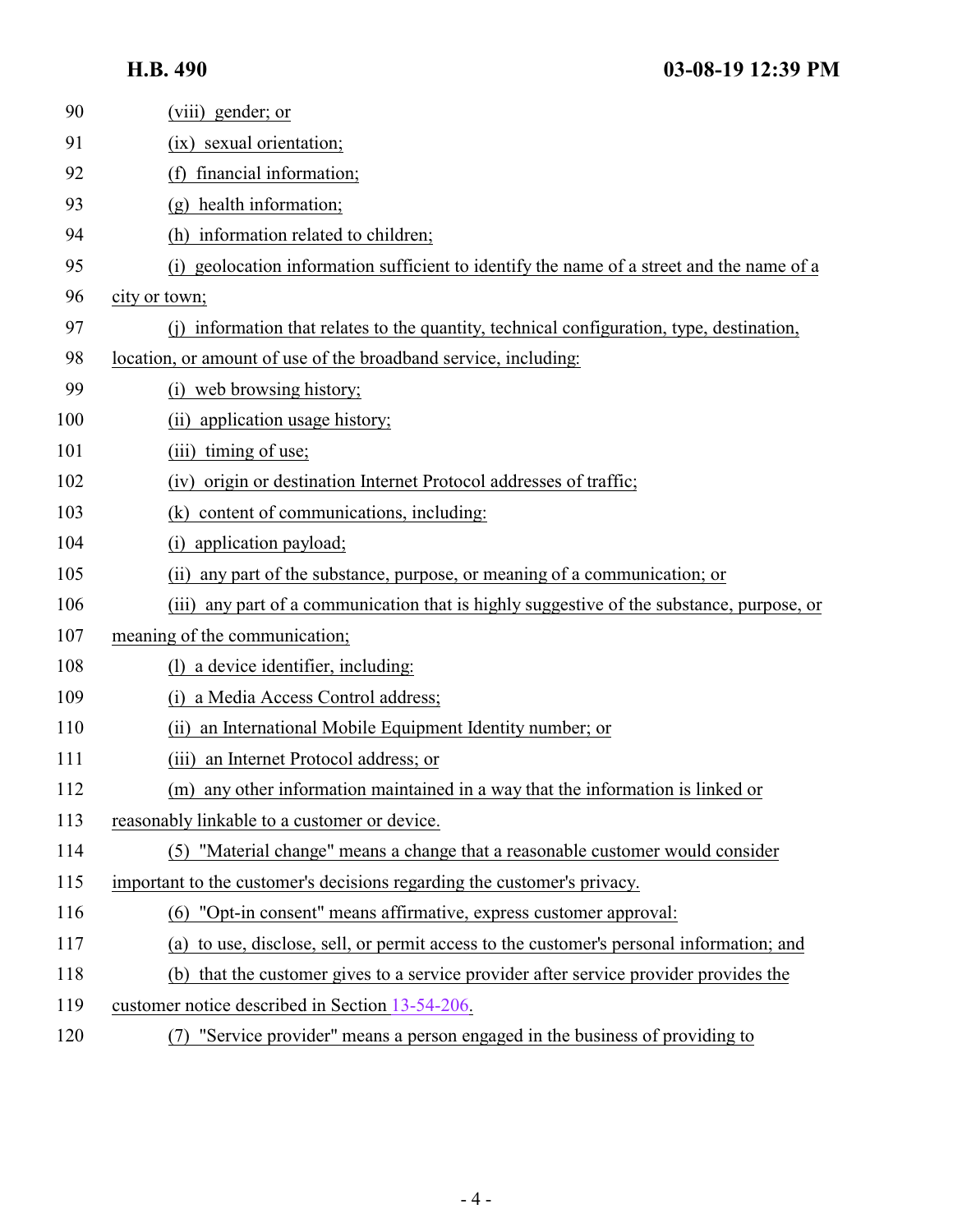<span id="page-4-1"></span><span id="page-4-0"></span>

| 121 | customers:                                                                                |
|-----|-------------------------------------------------------------------------------------------|
| 122 | (a) fixed broadband service; or                                                           |
| 123 | (b) mobile broadband service.                                                             |
| 124 | Section 3. Section 13-54-202 is enacted to read:                                          |
| 125 | 13-54-202. Applicability of part -- General prohibition on service providers.             |
| 126 | (1) Except as provided in this part, a service provider may not use, disclose, sell, or   |
| 127 | permit access to customer personal information.                                           |
| 128 | (2) Nothing in this part prohibits a service provider from:                               |
| 129 | (a) generating an aggregate customer personal information dataset using customer          |
| 130 | personal information; or                                                                  |
| 131 | (b) using, disclosing, selling, or permitting access to an aggregate customer personal    |
| 132 | information dataset the service provider generates.                                       |
| 133 | Section 4. Section 13-54-203 is enacted to read:                                          |
| 134 | 13-54-203. Customer consent -- Mechanism -- Effect of consent.                            |
| 135 | (1) A service provider may use, disclose, sell, or permit access to customer personal     |
| 136 | information if the customer provides prior opt-in consent.                                |
| 137 | (2) A customer may withdraw consent the customer previously provided.                     |
| 138 | (3) A service provider shall provide a mechanism for a customer to provide, deny, or      |
| 139 | withdraw consent that is:                                                                 |
| 140 | (a) easy to use;                                                                          |
| 141 | (b) clear and conspicuous;                                                                |
| 142 | (c) not misleading;                                                                       |
| 143 | (d) available to the customer through the method the service provider primarily uses to   |
| 144 | conduct business with the customer;                                                       |
| 145 | (e) in the language the service provider primarily uses to conduct business with the      |
| 146 | customer; and                                                                             |
| 147 | (f) available to the customer for no additional cost.                                     |
| 148 | (4) If a customer provides, denies, or withdraws consent, the service provider shall give |
| 149 | the customer's action effect:                                                             |
| 150 | (a) promptly; and                                                                         |
| 151 | (b) until the customer revokes or limits the customer's action.                           |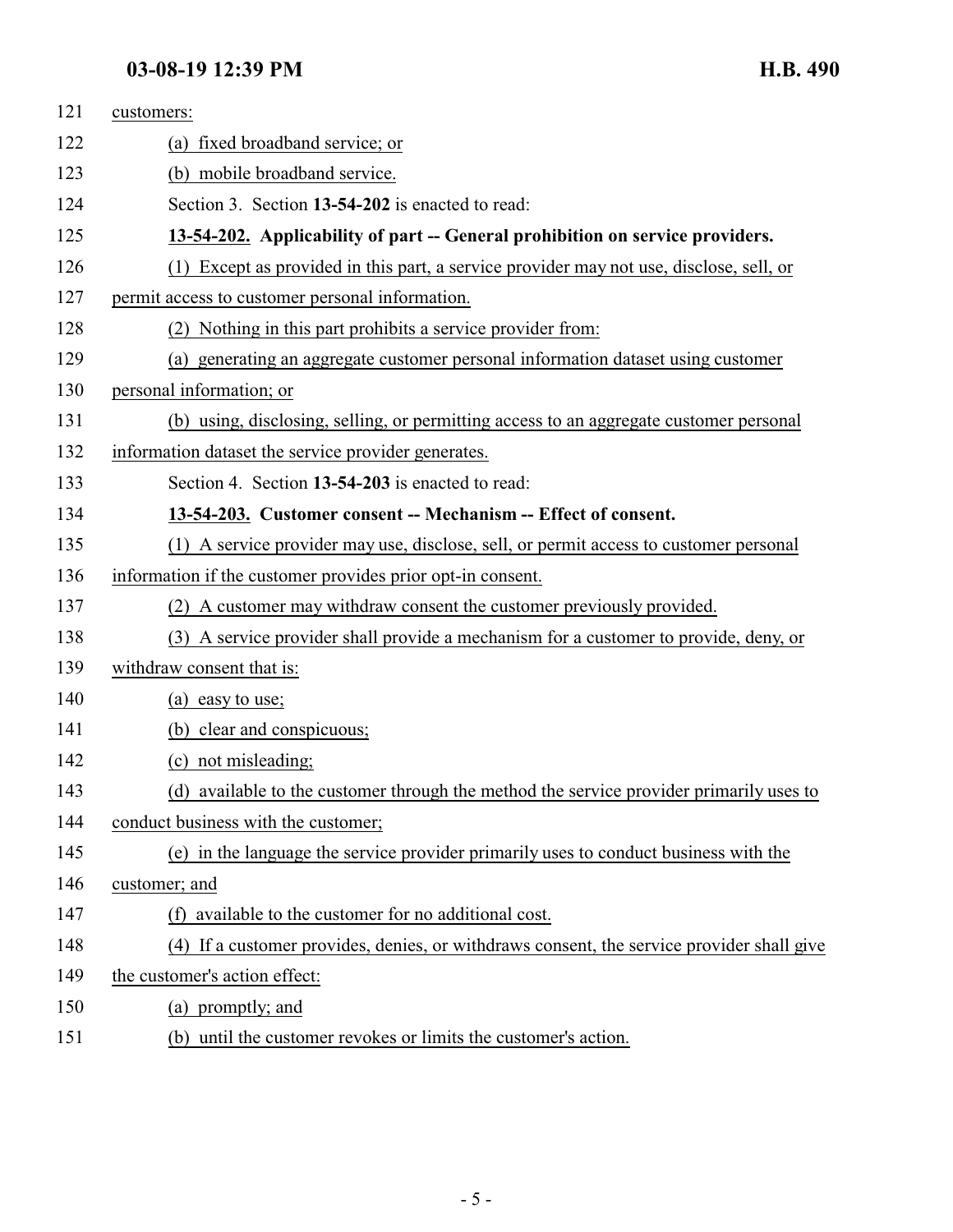<span id="page-5-0"></span>

| 152 | (5) A service provider may not:                                                           |
|-----|-------------------------------------------------------------------------------------------|
| 153 | (a) refuse to provide broadband services to a customer who does not provide opt-in        |
| 154 | consent; or                                                                               |
| 155 | (b) require a higher payment from or offer a discount to a customer based on the          |
| 156 | customer's decision to provide, deny, or withdraw consent.                                |
| 157 | Section 5. Section 13-54-204 is enacted to read:                                          |
| 158 | 13-54-204. Use, disclosure, sale, or access to customer personal information              |
| 159 | without consent.                                                                          |
| 160 | (1) A service provider may only use, disclose, sell, or permit access to customer         |
| 161 | personal information without customer consent:                                            |
| 162 | (a) for the purpose of providing the broadband services to the customer;                  |
| 163 | (b) to comply with legal processes or other laws, court orders, or administrative orders; |
| 164 | (c) to initiate, render, bill for, or collect payment for the broadband services;         |
| 165 | (d) to protect the following from fraudulent, abusive, or unlawful use:                   |
| 166 | the rights or property of the service provider; or<br>(i)                                 |
| 167 | (ii) the rights or property of the customer; or                                           |
| 168 | (e) to provide location information related to the customer for the purpose of:           |
| 169 | responding to the customer's request for emergency services by providing the<br>(i)       |
| 170 | location information to:                                                                  |
| 171 | (A) a public safety answering point as defined in Section $63H-7a-103$ ;                  |
| 172 | (B) an emergency medical service provider or emergency dispatch provider;                 |
| 173 | (C) a public safety, fire service, or law enforcement agency; or                          |
| 174 | (D) a hospital emergency or trauma care facility;                                         |
| 175 | (ii) informing the following of the customer's location in an emergency situation that    |
| 176 | involves the risk of death or serious injury:                                             |
| 177 | (A) the customer's family member;                                                         |
| 178 | the customer's legal guardian; or<br>(B)                                                  |
| 179 | an individual the service provider determines is a close personal friend of the<br>(C)    |
| 180 | customer; or                                                                              |
| 181 | (iii) assisting in the delivery of emergency services to the customer by providing the    |
| 182 | location information to a provider of information or database management services.        |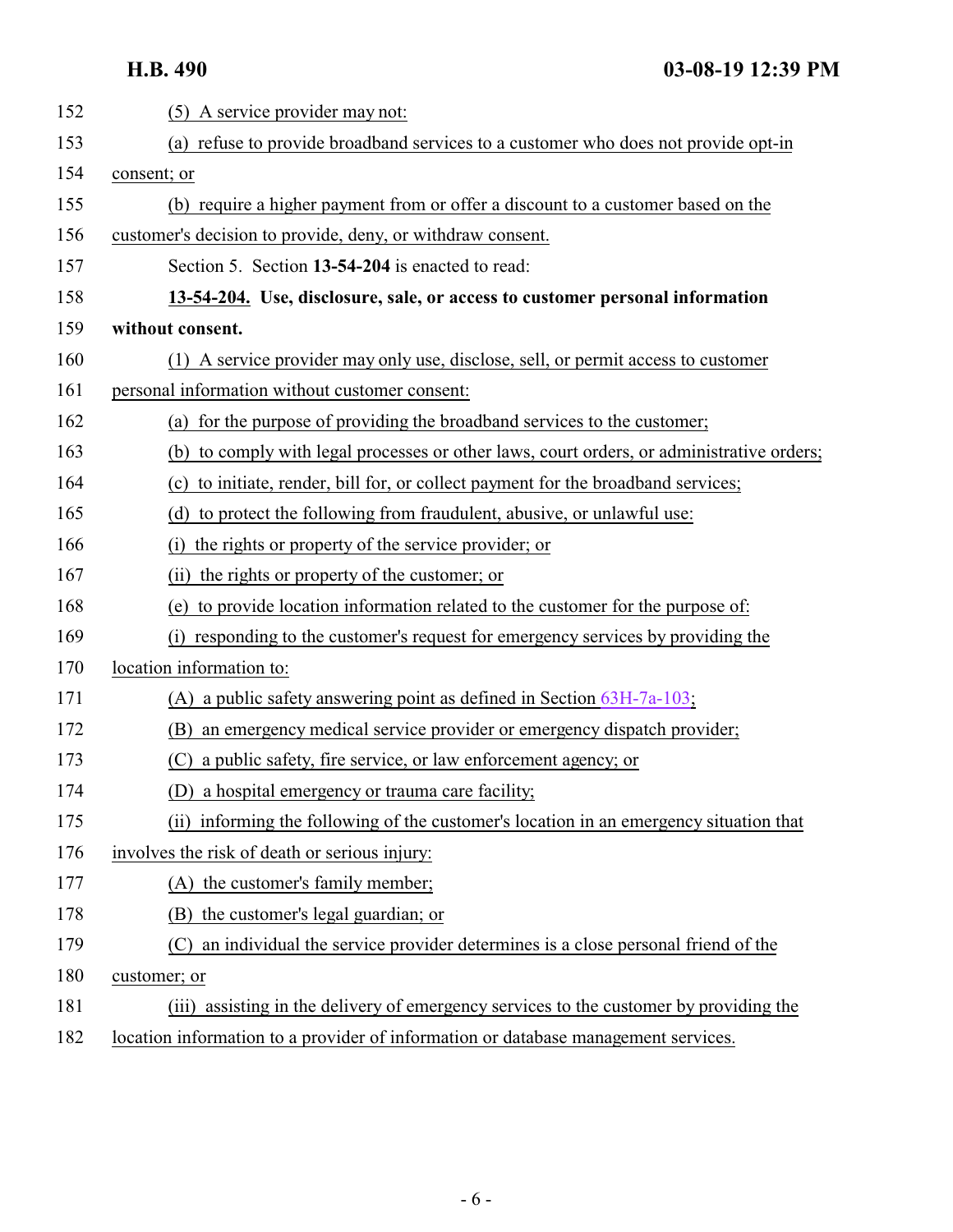<span id="page-6-0"></span>

| 183 | $(2)$ (a) Unless otherwise provided by law, and except as provided in Subsection $(2)(b)$ ,      |
|-----|--------------------------------------------------------------------------------------------------|
| 184 | a service provider may use, disclose, sell, or permit access to customer personal information to |
| 185 | advertise or market the service provider's other services to the customer.                       |
| 186 | (b) A service provider shall:                                                                    |
| 187 | (i) provide a customer the option to opt out of the conduct described in Subsection              |
| 188 | $(2)(a)$ ; and                                                                                   |
| 189 | (ii) include the customer's option described in Subsection $(2)(b)(i)$ in the notice             |
| 190 | required under Section 13-54-206.                                                                |
| 191 | Section 6. Section 13-54-205 is enacted to read:                                                 |
| 192 | 13-54-205. Protection and retention of customer personal information.                            |
| 193 | (1) A service provider shall implement and maintain reasonable measures to protect               |
| 194 | customer personal information from unauthorized:                                                 |
| 195 | $(a)$ use;                                                                                       |
| 196 | $(b)$ sale;                                                                                      |
| 197 | $(c)$ access;                                                                                    |
| 198 | (d) destruction; and                                                                             |
| 199 | (e) modification.                                                                                |
| 200 | Whether a measure described in Subsection (1) is reasonable is informed by the<br>(2)            |
| 201 | following factors:                                                                               |
| 202 | the nature and scope of the service provider's activities;<br>(a)                                |
| 203 | (b) the sensitivity of the customer personal information;                                        |
| 204 | (c) the size of the service provider; and                                                        |
| 205 | (d) the technical feasibility of the measure.                                                    |
| 206 | $(3)$ (a) Except as provided in Subsection $(3)(b)$ , a service provider may not retain          |
| 207 | customer personal information for longer than reasonably necessary for the service provider to   |
| 208 | accomplish the purpose for which the service provider collected the customer personal            |
| 209 | information.                                                                                     |
| 210 | (b) A service provider may retain customer personal information for longer than                  |
| 211 | described in Subsection $(3)(a)$ if:                                                             |
| 212 | (i) the service provider only uses the customer personal information for a purpose               |
| 213 | described in Section $13-54-204$ ; or                                                            |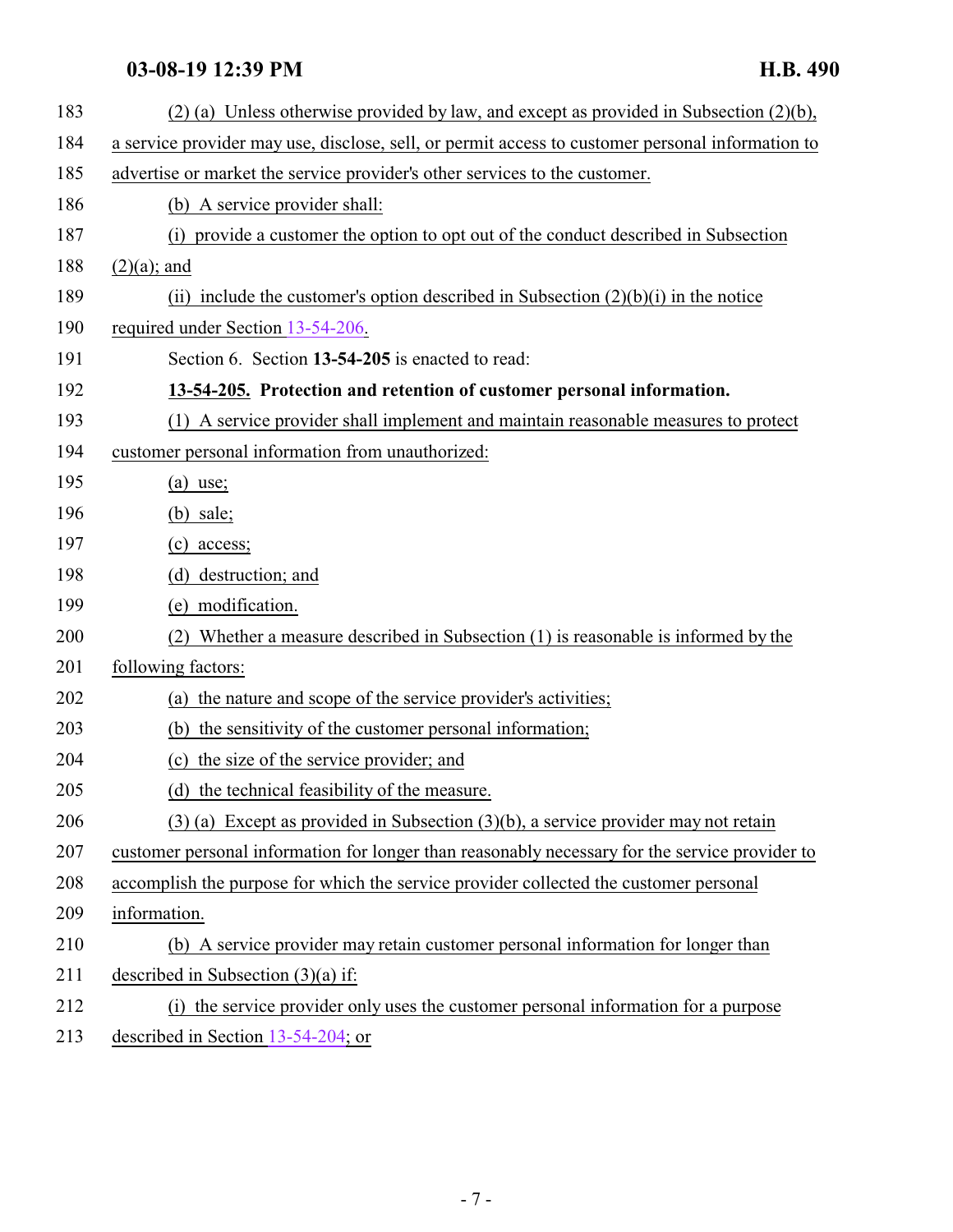# <span id="page-7-0"></span>**H.B. 490 03-08-19 12:39 PM**

<span id="page-7-2"></span><span id="page-7-1"></span>

| 214 | (ii) the customer personal information is within an aggregate customer personal           |
|-----|-------------------------------------------------------------------------------------------|
| 215 | information dataset.                                                                      |
| 216 | Section 7. Section 13-54-206 is enacted to read:                                          |
| 217 | 13-54-206. Service provider notice to customer -- Material change.                        |
| 218 | (1) A service provider shall provide notice to a customer of how the service provider     |
| 219 | complies with the requirements described in this part.                                    |
| 220 | (2) The service provider shall ensure that the notice described in Subsection (1):        |
| 221 | (a) is clear, conspicuous, and not misleading;                                            |
| 222 | (b) is provided to the customer:                                                          |
| 223 | (i) through the method the service provider primarily uses to conduct business with the   |
| 224 | customer; and                                                                             |
| 225 | (ii) (A) at the point of sale of the broadband services; and                              |
| 226 | (B) when the service provider seeks opt-in consent from the customer; and                 |
| 227 | (c) describes or links to a resource that describes:                                      |
| 228 | the types of customer personal information the service provider collects;<br>(i)          |
| 229 | (ii) how the service provider uses customer personal information;                         |
| 230 | the service provider's retention schedule for customer personal information;<br>(iii)     |
| 231 | the circumstances under which the service provider discloses, sells, or permits<br>(iv)   |
| 232 | access to the customer personal information the service provider collects;                |
| 233 | (v) the categories of entities to which, and the purposes for which, the service provider |
| 234 | discloses, sells, or permits access to customer personal information; and                 |
| 235 | (vi) methods for and rights of a customer related to consent.                             |
| 236 | (3) A service provider shall provide to a customer advanced notice of a material change   |
| 237 | to the information described in a notice described in Subsection (1).                     |
| 238 | Section 8. Section 63G-24-101 is enacted to read:                                         |
| 239 | <b>CHAPTER 24. PURCHASE OF SERVICES</b>                                                   |
| 240 | <b>Part 1. General Provisions</b>                                                         |
| 241 | 63G-24-101. Title.                                                                        |
| 242 | This chapter is known as "Purchase of Services."                                          |
| 243 | Section 9. Section 63G-24-201 is enacted to read:                                         |
| 244 | Part 2. Purchase of Broadband Internet Access Service                                     |
|     |                                                                                           |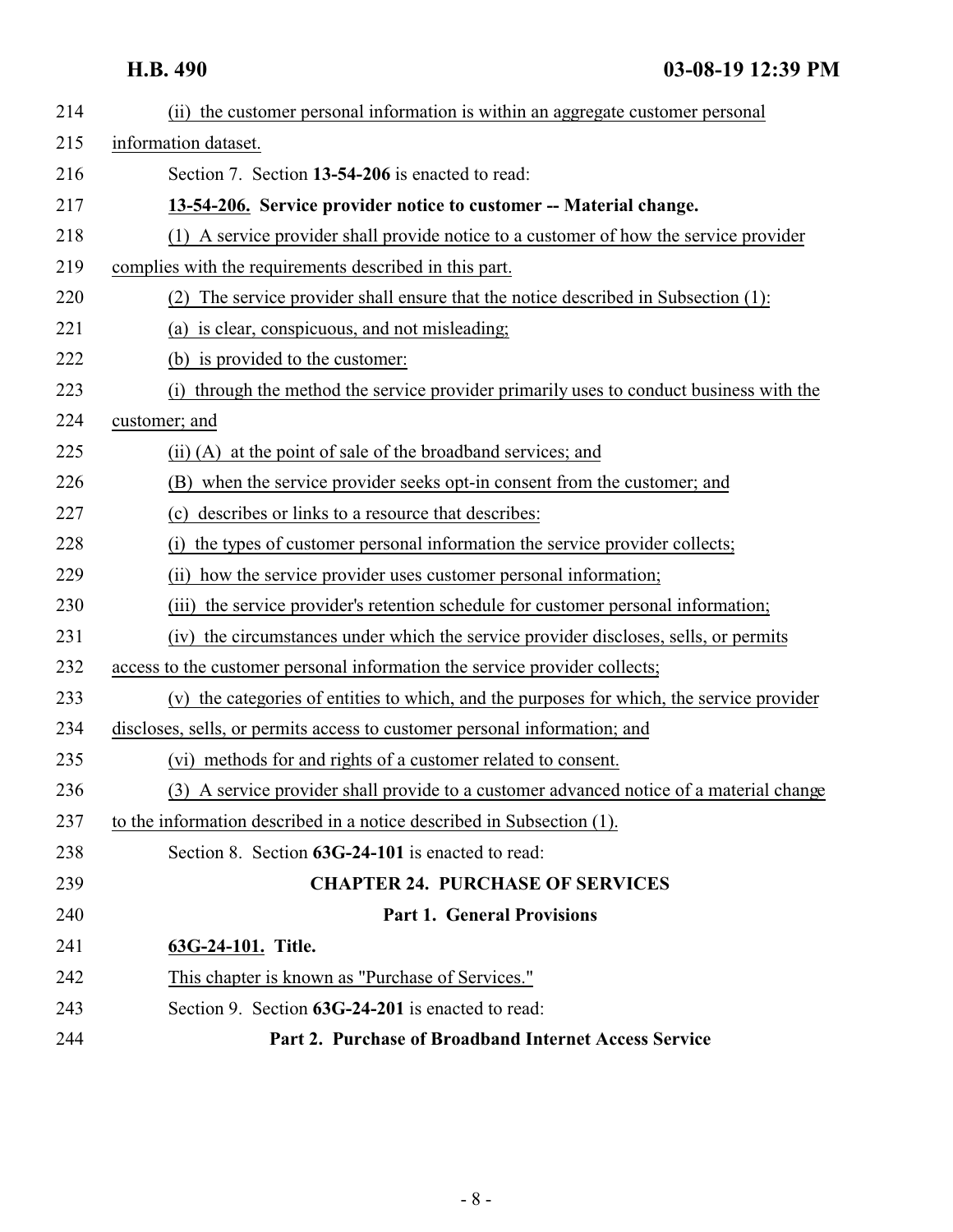| 245 | 63G-24-201. Definitions.                                                                           |
|-----|----------------------------------------------------------------------------------------------------|
| 246 | As used in this part:                                                                              |
| 247 | (1) (a) "Broadband Internet access service" or "broadband service" means:                          |
| 248 | a mass market retail service by wire or radio that provides the capability to transmit             |
| 249 | data to and receive data from all or substantially all Internet endpoints; or                      |
| 250 | (ii) a capability that is incidental to and enables the operation of a mass market retail          |
| 251 | service described in Subsection $(1)(a)(i)$ .                                                      |
| 252 | (b) "Broadband Internet access service" or "broadband service" does not include                    |
| 253 | dial-up Internet access service.                                                                   |
| 254 | (2) "Content, application, or service" means any traffic that is transmitted to or from an         |
| 255 | end user of a broadband Internet access service.                                                   |
| 256 | (3) "Edge provider" means a person that provides:                                                  |
| 257 | any content, application, or service over the Internet; or<br>(a)                                  |
| 258 | (b) a device used for accessing any content, application, or service over the Internet.            |
| 259 | "End user" means a person that uses a broadband service.<br>(4)                                    |
| 260 | (5) (a) "Fixed broadband service" means a broadband service that serves end users                  |
| 261 | primarily at fixed endpoints using stationary equipment.                                           |
| 262 | (b) "Fixed broadband service" includes:                                                            |
| 263 | a fixed wireless service, including a fixed unlicensed wireless service; and<br>(i)                |
| 264 | (ii) a fixed satellite service.                                                                    |
| 265 | "Mobile broadband service" means a broadband service that serves end users<br>(6)                  |
| 266 | primarily using mobile stations.                                                                   |
| 267 | (7) (a) "Paid prioritization" means a service provider's management of the service                 |
| 268 | provider's network to directly or indirectly favor certain content, applications, or services over |
| 269 | other content, applications, or services:                                                          |
| 270 | (i) in exchange for monetary or other consideration; or                                            |
| 271 | (ii) to benefit an affiliated person.                                                              |
| 272 | "Paid prioritization" may include the use of one of the following techniques:<br>(b)               |
| 273 | traffic shaping;                                                                                   |
| 274 | prioritization;<br>(ii)                                                                            |
| 275 | resource reservation; or<br>(iii)                                                                  |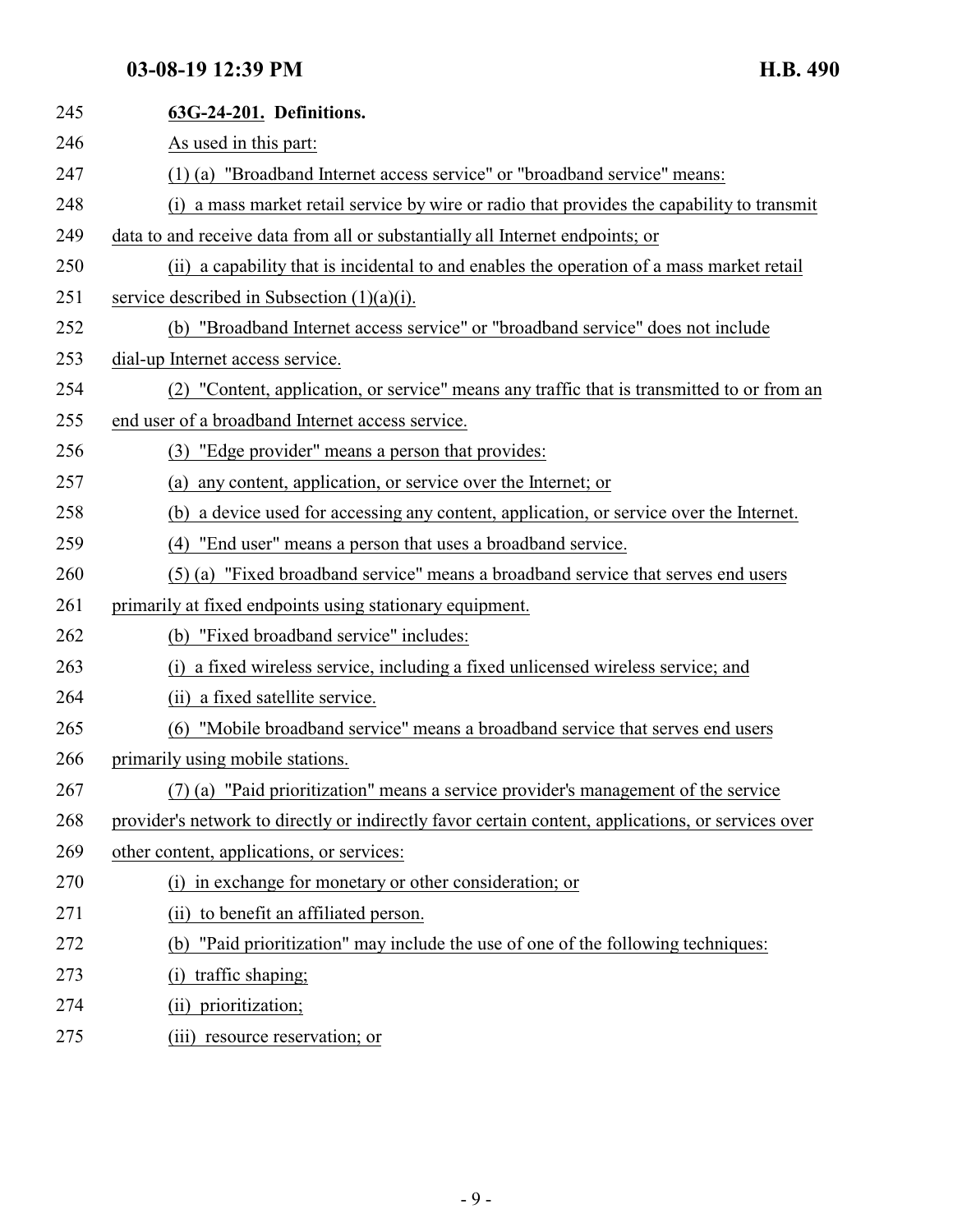<span id="page-9-0"></span>

| 276 | another form of preferential traffic management.<br>(iv)                                      |
|-----|-----------------------------------------------------------------------------------------------|
| 277 | "Political subdivision" means:<br>(8)                                                         |
| 278 | a municipality as defined in Section $10-1-104$ ;<br>(a)                                      |
| 279 | (b) a county;                                                                                 |
| 280 | (c) a limited purpose entity as defined in Section $17-15-32$ ; or                            |
| 281 | (d) a school district, a charter school, or the Utah Schools for the Deaf and the Blind.      |
| 282 | "Reasonable network management" means a network management practice that:<br>(9)              |
| 283 | (a) is primarily used for and tailored to achieve a network management purpose with a         |
| 284 | technical justification; and                                                                  |
| 285 | (b) takes into account the particular architecture and technology of the broadband            |
| 286 | service.                                                                                      |
| 287 | "Service provider" means a person engaged in the business of providing:<br>(10)               |
| 288 | fixed broadband service; or<br>(a)                                                            |
| 289 | (b) mobile broadband service.                                                                 |
| 290 | Section 10. Section 63G-24-202 is enacted to read:                                            |
|     |                                                                                               |
| 291 | 63G-24-202. State or political subdivision purchase of broadband Internet access              |
| 292 | service.                                                                                      |
| 293 | The state or a political subdivision may only purchase or provide funding for the<br>(1)      |
| 294 | purchase of fixed broadband service or mobile broadband service from a service provider that: |
| 295 | (a) publicly discloses information regarding the service provider's:                          |
| 296 | network management practices;<br>(i)                                                          |
| 297 | (ii) performance; and                                                                         |
| 298 | (iii) commercial terms;                                                                       |
| 299 | (b) does not, subject to reasonable network management:                                       |
| 300 | block:<br>(1)                                                                                 |
| 301 | lawful content, applications, or services; or                                                 |
| 302 | a nonharmful device;<br>(B)                                                                   |
| 303 | impair or degrade lawful Internet traffic on the basis of:<br>(i)                             |
| 304 | content, application, or service; or<br>(A)                                                   |
| 305 | the use of a nonharmful device;<br>(B)                                                        |